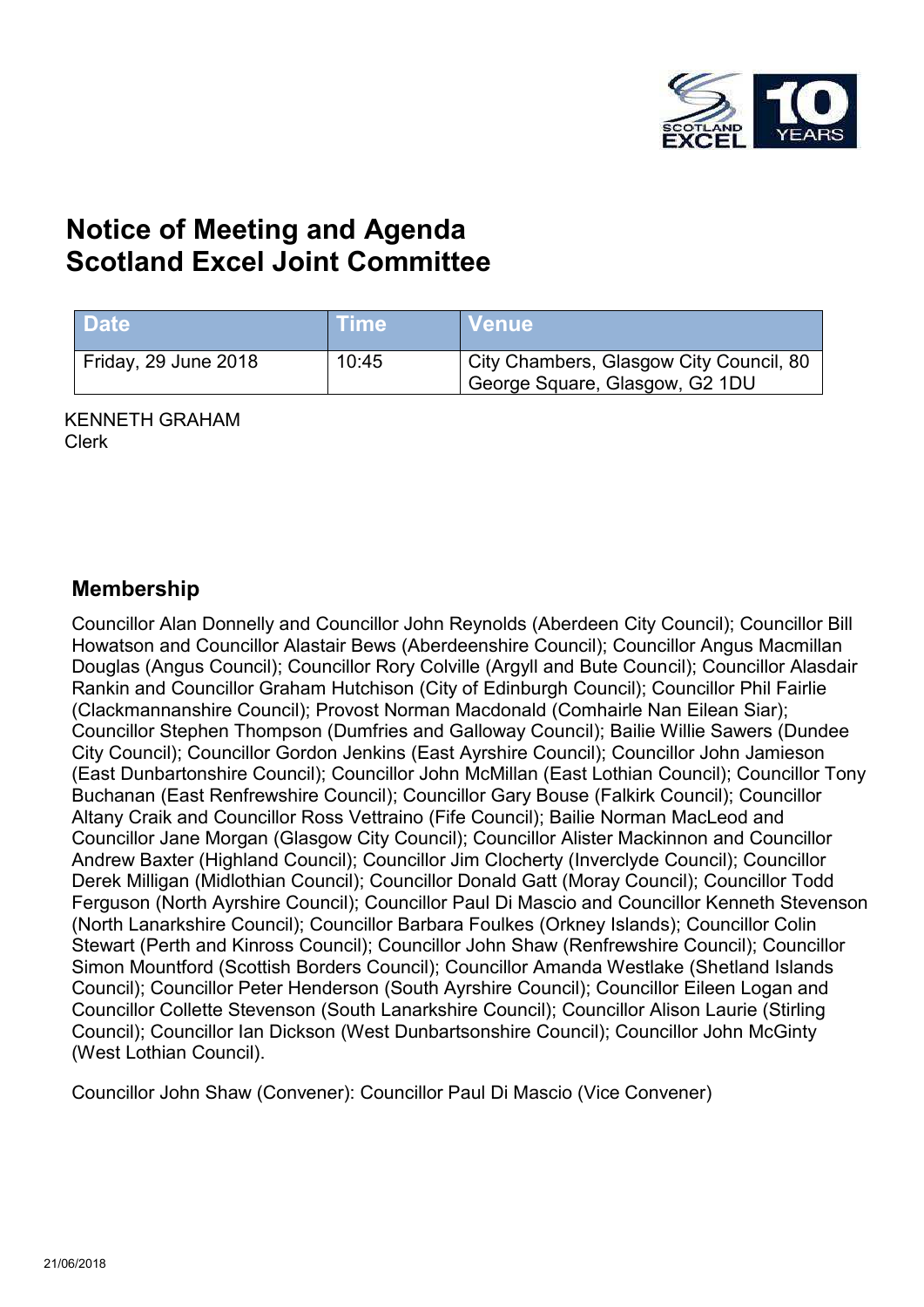### **Further Information**

This is a meeting which is open to members of the public.

A copy of the agenda and reports for this meeting will be available for inspection prior to the meeting at the Customer Service Centre, Renfrewshire House, Cotton Street, Paisley and online at <http://renfrewshire.cmis.uk.com/renfrewshire/CouncilandBoards.aspx> For further information, please either email [democratic-services@renfrewshire.gov.uk](mailto:democratic-services@renfrewshire.gov.uk) or telephone 0141 618 7112.

#### **Members of the Press and Public**

Members of the press and public wishing to attend the meeting should report to the customer service centre where they will be met and directed to the meeting.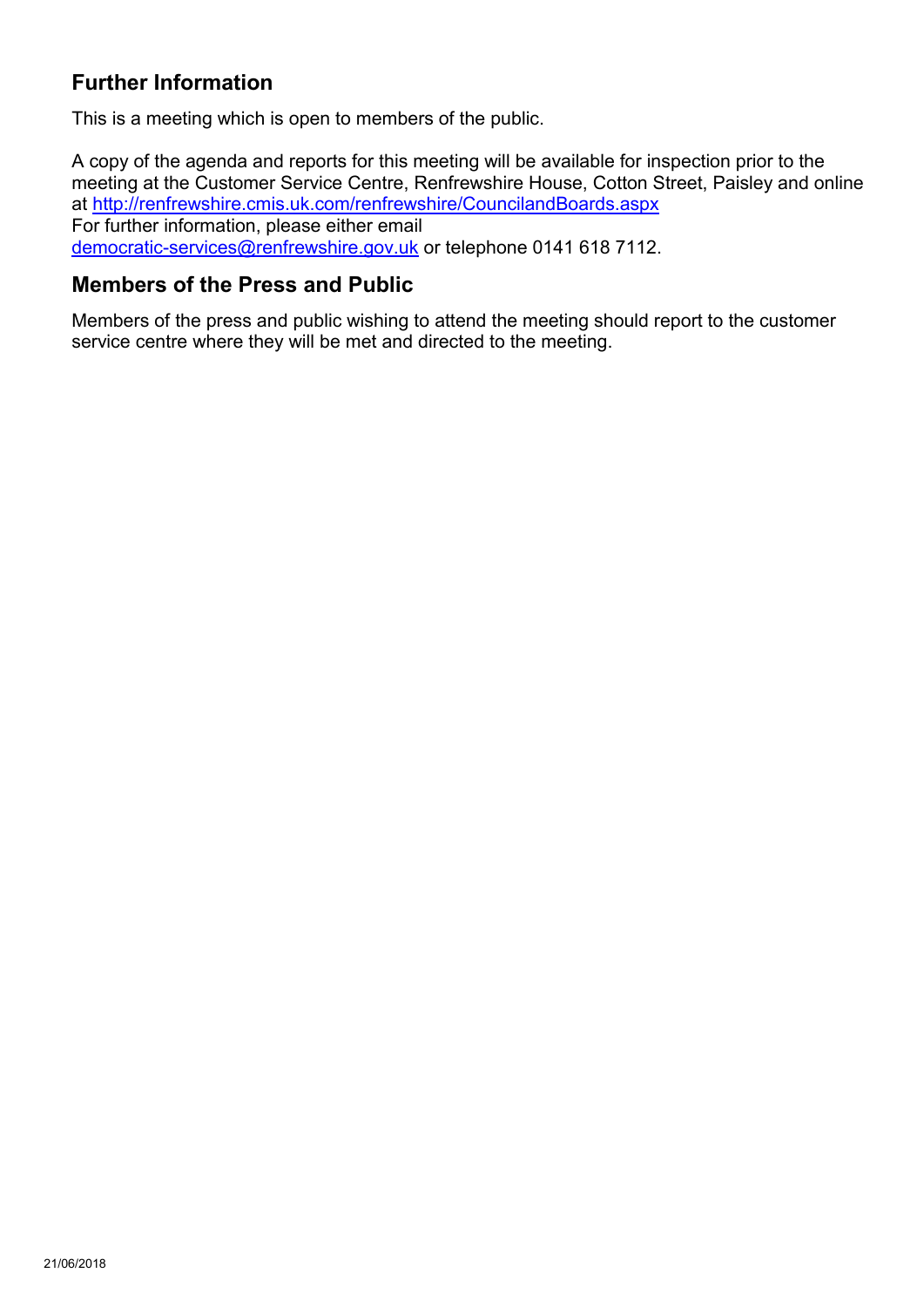## **Items of business**

# **Apologies**

Apologies from members.

### **Declarations of Interest**

Members are asked to declare an interest in any item(s) on the agenda and to provide a brief explanation of the nature of the interest.

| 1                | <b>Minute of Joint Committee</b>                                                                                               | $5 - 14$   |
|------------------|--------------------------------------------------------------------------------------------------------------------------------|------------|
|                  | Minute of meeting of the Joint Committee held on 8 December 2017.                                                              |            |
| $\boldsymbol{2}$ | <b>Minutes of Executive Sub-committee</b>                                                                                      | $15 - 44$  |
|                  | Minutes of meetings of the Executive Sub-committee held on 8<br>December 2017, 26 January, 23 March, 27 April and I June 2018. |            |
| 3                | <b>Membership of Scotland Excel Executive Sub-committee</b>                                                                    | $45 - 46$  |
|                  | Report by Clerk.                                                                                                               |            |
| 4                | <b>Scotland Excel Unaudited Annual Accounts 2017/18</b>                                                                        | 47 - 84    |
|                  | Report by Treasurer.                                                                                                           |            |
| 5                | <b>Internal Audit Reports</b>                                                                                                  |            |
| 5(a)             | <b>Internal Audit Reporting Arrangements</b>                                                                                   | $85 - 88$  |
|                  | Report by Chief Auditor.                                                                                                       |            |
| 5(b)             | Internal Audit Report Summary - Contract Management                                                                            | $89 - 94$  |
|                  | (Tendering)                                                                                                                    |            |
|                  | Report by Chief Auditor.                                                                                                       |            |
| 5(c)             | <b>Internal Audit Annual Report 2017/18</b>                                                                                    | $95 - 106$ |
|                  | Report by Chief Auditor.                                                                                                       |            |
| 6                | <b>Funding Model Review</b>                                                                                                    | 107 - 126  |
|                  | Report by Director of Scotland Excel.                                                                                          |            |
| $\overline{7}$   | <b>Review of Governance Structure of Scotland Excel</b>                                                                        | 127 - 144  |
|                  | Report by Director of Scotland Excel.                                                                                          |            |
| 8                | <b>Extension of Lease and Office Expansion</b>                                                                                 | 145 - 148  |
|                  | Report by Director of Scotland Excel.                                                                                          |            |
| 9                | <b>Additional Drawdown of Reserves 2018/19</b>                                                                                 | 149 - 150  |
|                  | Report by Director of Scotland Excel.                                                                                          |            |